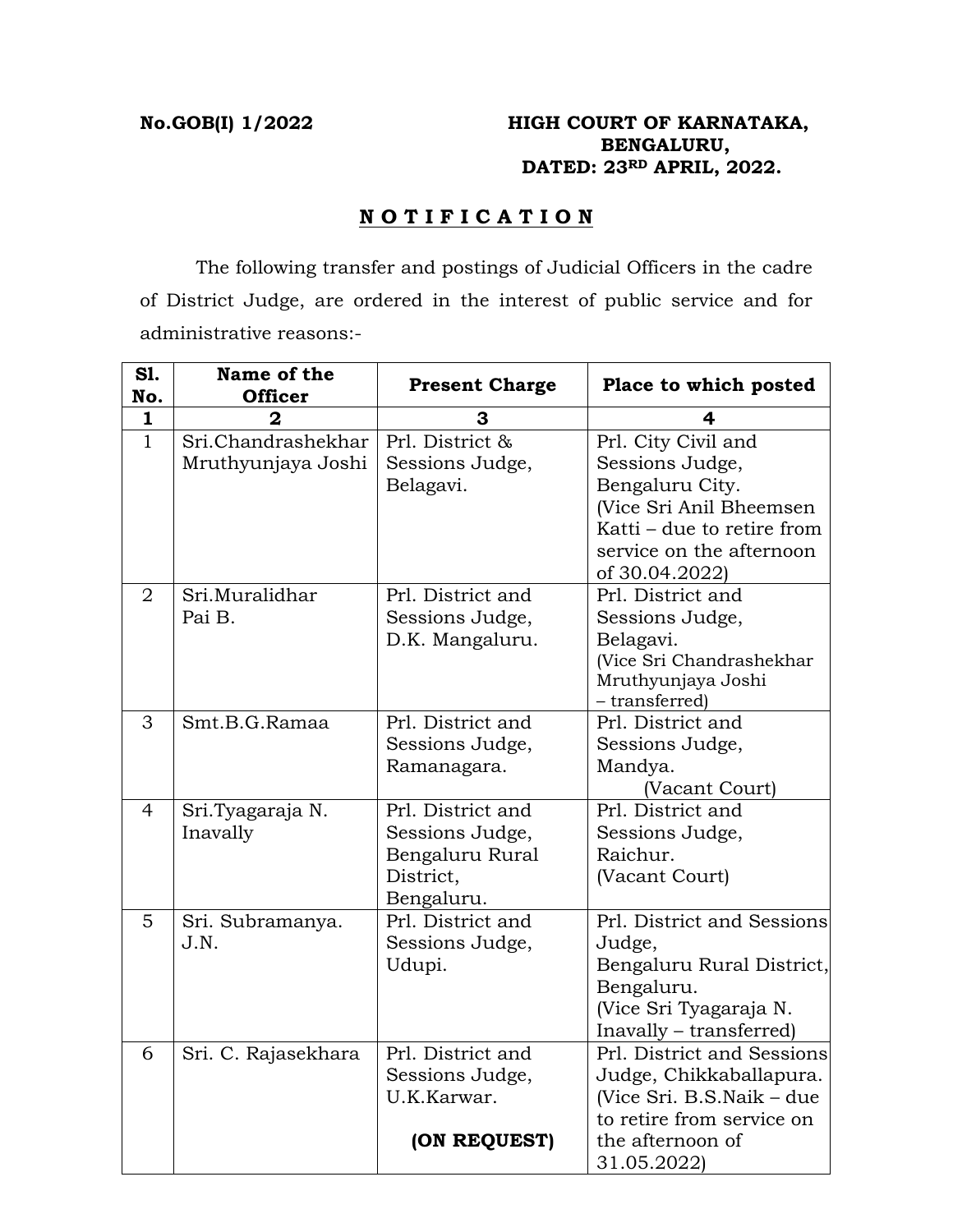| $\mathbf{1}$   | $\mathbf{2}$     | 3                      | 4                          |
|----------------|------------------|------------------------|----------------------------|
| $\overline{7}$ | Sri. Basavaraj   | I Addl. District and   | Prl. District and Sessions |
|                |                  | Sessions Judge,        | Judge,                     |
|                |                  | Belagavi.              | Gadag.                     |
|                |                  |                        | (Vice Smt. S. Mahalaxmi    |
|                |                  |                        | Nerale - transferred vide  |
|                |                  |                        | this office notification   |
|                |                  |                        | No.GOB(I) 4(1)/2022        |
|                |                  |                        | dated 23.04.2022)          |
| 8              | Smt. B.S. Rekha  | Prl. Judge,            | Prl. District and Sessions |
|                |                  | Family Court,          | Judge, Koppal.             |
|                |                  | Koppal.                | (Vice Smt. L. Vijaya-      |
|                |                  |                        | lakshmi Devi-              |
|                |                  |                        | transferred vide this      |
|                |                  |                        | office notification        |
|                |                  |                        | No.GOB(I) 4(1)/2022        |
|                |                  |                        | dated 23.04.2022)          |
| 9              | Sri. Ningappa    | II Addl. District and  | Prl. District and Sessions |
|                | Parashuram       | Sessions Judge,        | Judge,                     |
|                | Koparde          | Ramanagara             | Ramanagara.                |
|                |                  | (to sit at             | (Vice Smt. B.G.Ramaa -     |
|                |                  | Kanakapura).           | transferred)               |
| 10             | Sri. D.S. Vijaya | XXVI Addl. City Civil  | Prl. District and Sessions |
|                | Kumar            | and Sessions Judge,    | Judge, U.K. Karwar.        |
|                |                  | Bengaluru City.        | (Vice Sri. C.Rajasekhara   |
|                |                  |                        | - transferred)             |
| 11             | Sri. Shantaveer  | Prl. Judge,            | Prl. District and Sessions |
|                | Shivappa         | Family Court,          | Judge, Udupi.              |
|                |                  | Tumakuru.              | (Vice Sri. Subramanya      |
|                |                  |                        | $J.N. - transferred)$      |
| 12             | Sri. Ravindra M. | Addl. District and     | Prl. District and Sessions |
|                | Joshi            | Sessions Judge,        | Judge,                     |
|                |                  | Udupi,                 | D.K. Mangaluru.            |
|                |                  | (to sit at Kundapura). | (Vice Sri. Muralidhar      |
|                |                  |                        | Pai B. - transferred)      |

#### BY ORDER OF THE HIGH COURT,

### **Sd/-**  (T.G.SHIVASHANKARE GOWDA) REGISTRAR GENERAL

To,

 The Compiler, Karnataka Gazette, Bengaluru, for favour of publication in the next issue of Gazette in Part-II, Section 2, through the Nodal Officer (e-Gazette), High Court of Karnataka, Bengaluru.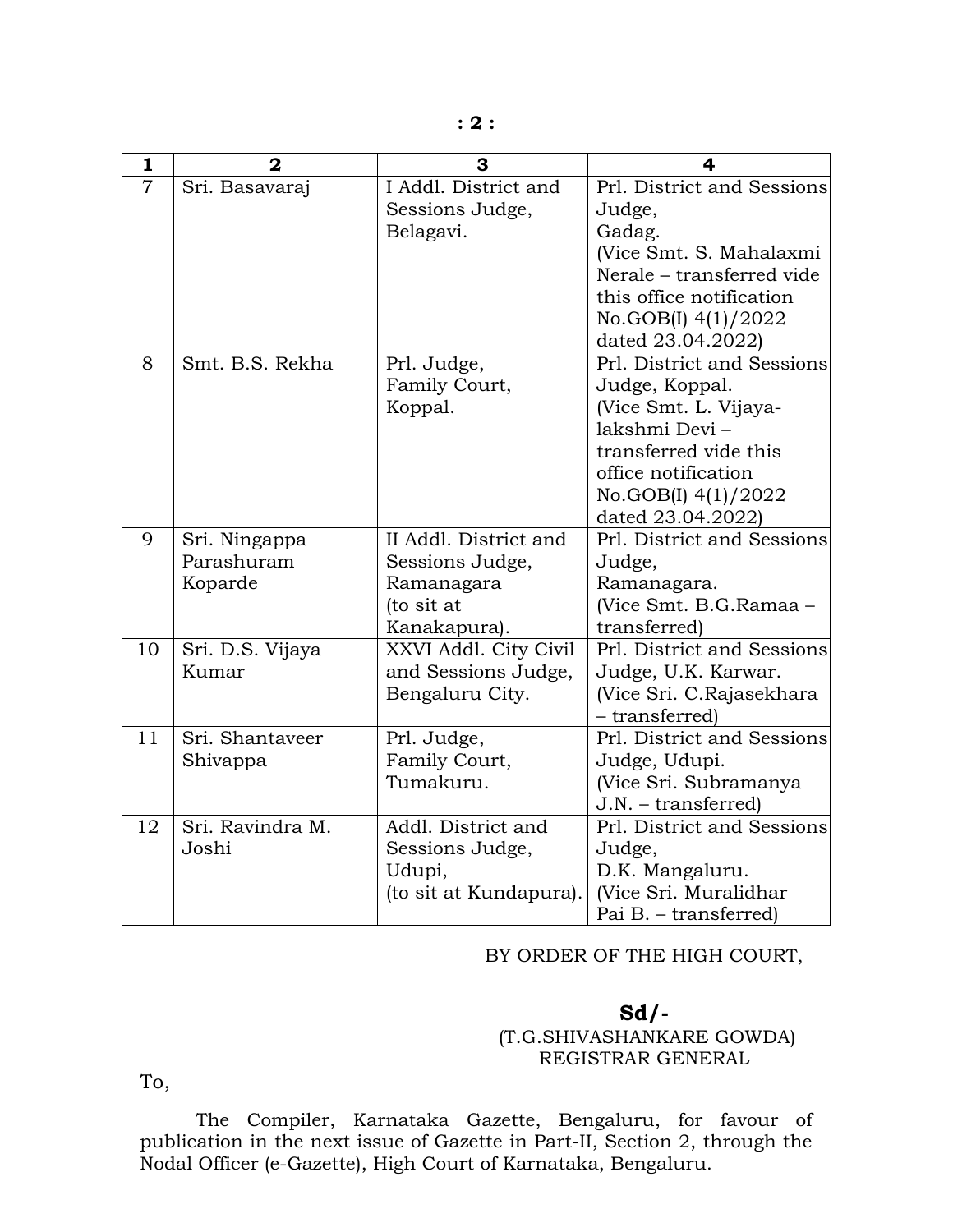#### **Copy forwarded for information and necessary action to:-**

- 1 The Prl. City Civil and Sessions Judge, Bengaluru City and the Prl. District and Sessions Judge, Bengaluru Rural District, Belagavi, Chikkaballapura, D.K.Mangaluru, Gadag, Koppal, Mandya, Raichur, Ramanagara, Tumakuru, Udupi and U.K.Karwar.
- 2 The Officer at Sl.No.1, Sri.Chandrashekhar Mruthyunjaya Joshi, with a direction to get himself relieved from the present charge of his post and then proceed to take charge of his new post on the afternoon of 30.04.2022 from Sri.Anil Bheemsen Katti, who is due to retire from service on the afternoon of 30.04.2022 and Sri.Anil Bheemsen Katti, to handover the charge of his present post to Sri.C.M.Joshi.
- 3 The Officer at Sl.No.2, Sri.Muralidhar Pai.B., with a direction to get himself relieved from the present charge of his post and then proceed to take charge of his new post after the date of relieving of Sri.C.M.Joshi.
- 4 The Officer at Sl.No.3, 4, 5, 9 and 11 with a direction to get themselves relieved from the present charge of their posts and then proceed to take charge of their new posts, immediately.
- 5 The Officer at Sl.No.6, Sri.C.Rajasekhara, with a direction to get himself relieved from the present charge of his post on the afternoon of 30.05.2022 and then proceed to take charge of his new post on the afternoon of 31.05.2022 from Sri.B.S.Naik, who is due to retire from service on the afternoon of 31.05.2022 and Sri.B.S.Naik, to handover the charge of his present post to Sri.C.Rajasekhara.
- 6 The Officers at Sl.No.7 and 8, with a direction to get themselves relieved from the present charge of their posts and then proceed to take charge of their new posts on 23.05.2022.
- 7 The Officer at Sl.No.10, Sri.D.S.Vijaya Kumar, with a direction to get himself relieved from the present charge of his post and then proceed to take charge of his new post on the afternoon of 30.05.2022 from Sri.C.Rajasekhara.
- 8 The Officer at Sl.No.12, Sri.Ravindra M.Joshi, with a direction to get himself relieved from the present charge of his post and then proceed to take charge of his new post after the date of relieving of Sri.Muralidhar Pai.B.
- 9 The Courts concerned.
- 10 The Accountant General in Karnataka, Bengaluru.